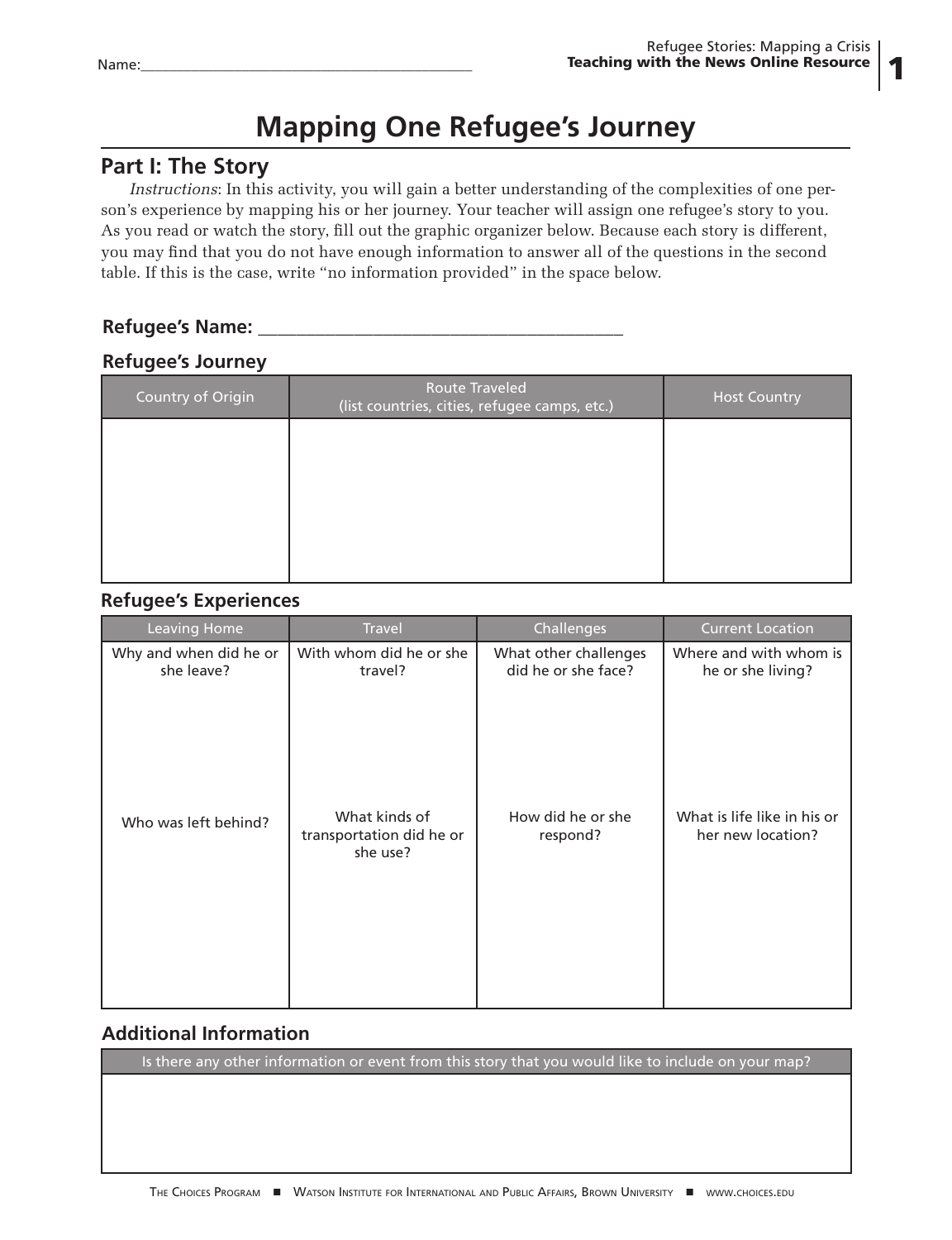## **Part II: Mapping the Journey**

*Instructions*: After filling out your organizer, you will begin mapping one refugee's journey. Use the box labeled "key" to explain which parts of the refugee's story different colors and symbols represent.

First, you should:

- label the country names of the refugee's country of origin, host country, and other countries that he or she describes passing through (if any).
- shade the refugee's country of origin in one color. Fill in your key accordingly.
- shade the refugee's host country in a second color. Fill in your key accordingly.
- draw a line to show the approximate route that the refugee traveled.

Then choose at least two other aspects of the story to visually represent on your map, such as the reasons the refugee left his or her country of origin or a challenge that the refugee faced and how he or she responded. How you represent each of these items on your map is up to you. Be creative!

For example, you may decide to:

- mark significant events with symbols.
- use colored or patterned lines to indicate different forms of transportation.
- shade other countries that the refugee passed through (if any) in a third color.
- use symbols and short written descriptions to address reasons why the refugee left home.
- add a "zoom-in box" to focus in on a particular region or event that you wish to highlight.
- include drawings to explain what he or she has done to adapt to life in each new location.